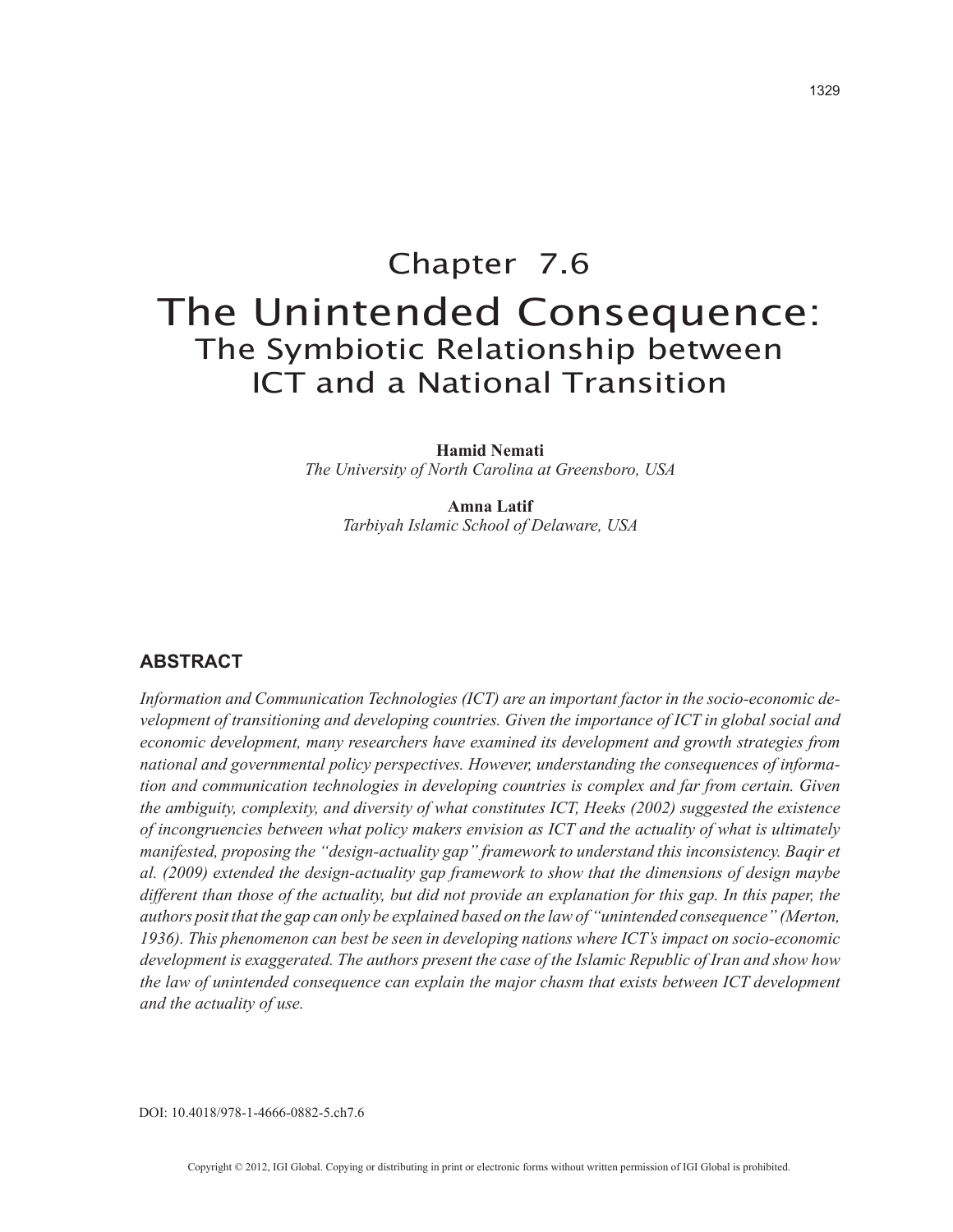## **INTRODUCTION**

The rapid pace of development, adoption and spread of Information and Communication Technologies (ICT) in the developing and transitioning countries is unmistakable and is revolutionizing the way these societies are evolving. ICT have been recognized as important determinants of economic, social, cultural and political transformation in the adopting countries. The impact of ICT on all aspects of the daily lives of citizens of these countries is unambiguous, profound, far reaching, complex, and transformative. ICT is bringing profound, fundamental and unanticipated changes to the way people of the developing countries communicate, interact and ultimately view themselves. Whether it is promoting gender equality, increasing literacy, eradicating extreme poverty and hunger or reducing child mortality, consequences of certain practices of ICT in developing countries can be viewed benevolently and with certainty. While there are unprecedented economic, social, cultural, and political changes sweeping the developing countries embracing ICT adoption and use, their consequences are not completely understood or anticipated. Understanding the consequences of information and communication technologies in developing countries is extraordinarily complex and far from certain. Hearst argues that ICT have affected the ways people live and work causing societies to move away from a hierarchical society into a society in which boundaries are more permeable and people are members of many loosely knit groups (Hearst, 1999, p. 8). "Culture is not an entity, institutions or social processes; culture is a context within which all phenomena can be described in an intelligible way" (Geertz, 1989, p. 27) to which one can ascribe, in a causal way, social events, manners of conduct, complexity and diversity of what constitutes ICT. Much of social learning and the societal practices are a result of the influences of cultural norms, traditions, and customs. Thus, we need to understand that firstly ICTs bear the complexity of the social and cultural context of the society where they are introduced, and secondly there may be a gap between the initial perception of ICTs and the affect they have as a result of the socio-cultural context in the society.

Wellman introduces the notion of "glocalization: simultaneously being intensely global and intensely local" (Wellman, 1999, p. 15). This glocalization is seen as a paradigm shift, not only in the way people "think about things but in the way that society is organized" (Wellman, 1999, p. 17) thus contributing to transition in social habits, infrastructures and milieus. This paradigm shift is a shift away from living in "little boxes" (Reynolds, 1963) to living in networked societies. The implications of living in such networked world are non-obvious and unanticipated causing social ambivalence. Griffith (1999, pp. 472-473) discusses "modern examples of instances in which user responses to technology are unanticipated and/or extreme are plentiful and vivid" and suggests the misalignment between the perceptions of users and designers as an explanation. This misalignment is akin to a "gap" between what the designer envisioned and the actuality of the users' respond. Griffith posits that this gap is the result of the unanticipated user response to the system. Doherty *et al*. (2003, p. 51), for instance, suggest that, "the vast majority of [unintended consequences] could be predicted at some point within the systems development, with careful and systematic analysis".

In the following sections of this paper, we explore and explain the impact of ICT in the developing and transitioning countries using the design actuality gap framework and explain how the law of *unintended consequences*, one of the most central laws in sociology and economics offered in the seminal work of the American Sociologist Robert Merton (Merton, 1936) can provide an explanation for this gap. We observe that implementation of ICT is not a deterministic process and neither is their use resulting in unintended consequences. We posit that the gap between governmental policies of transitioning